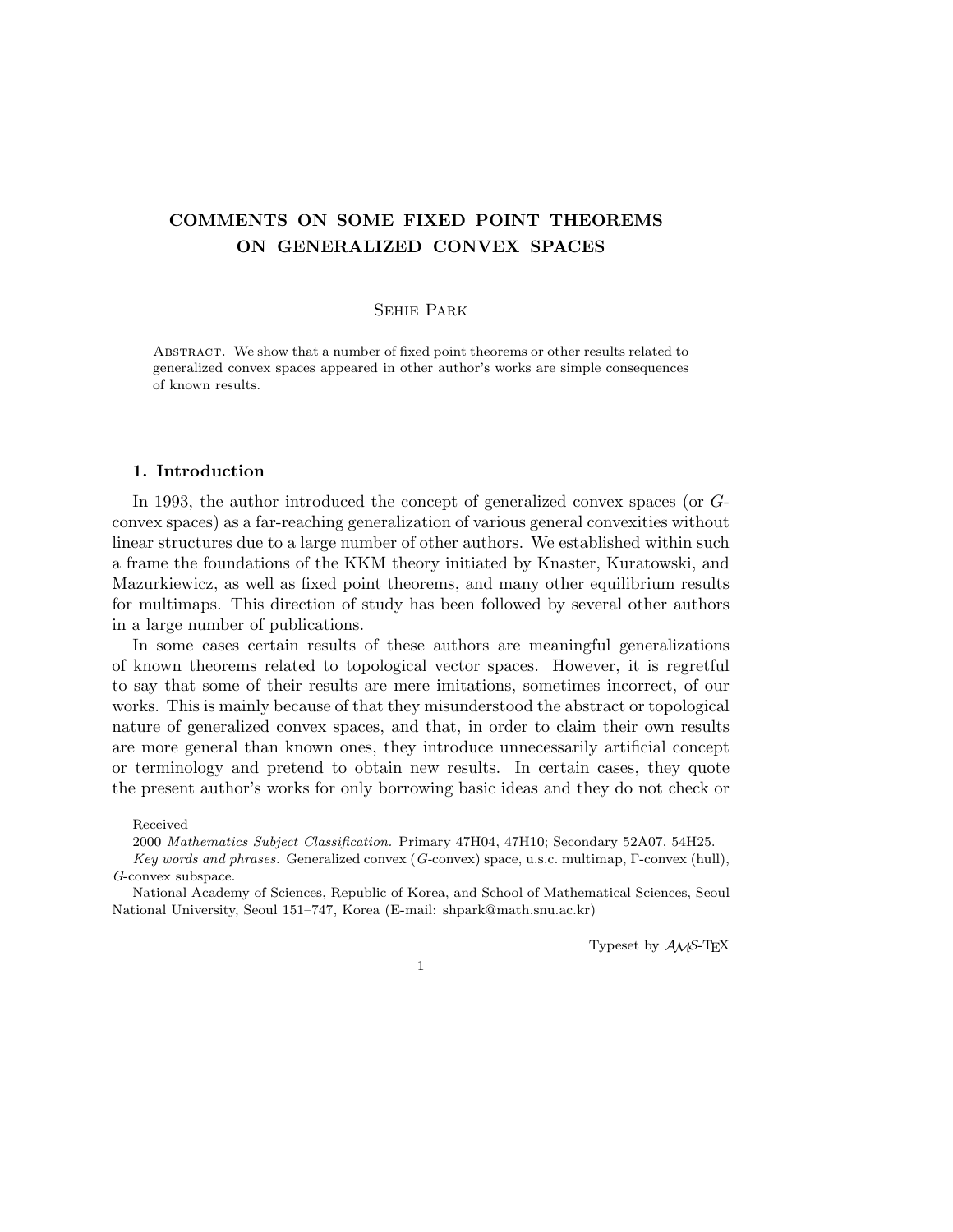compare theirs with known results. Moreover, it is rather surprising that they could not supply any single proper example of generalized convex spaces other than the spaces listed by the present author.

In this paper, we show that a number of fixed point theorems or other results related a generalized convex spaces appeared in other author's works are simple consequences of our previous works. We confine ourselves only the papers appeared in the new millennium and give comments mainly on fixed point results.

### 2. Preliminaries

A multimap (or simply, a map)  $F : X \to Y$  is a function from a set X into the power set  $2^Y$  of Y; that is, a function with the values  $F(x) \subset Y$  for  $x \in X$ and the fibers  $F^-(y) := \{x \in X \mid y \in F(x)\}$  for  $y \in Y$ . For  $A \subset X$ , let  $F(A) :=$  $\left| \int F(x) \right| x \in A$ . Throughout this paper, we assume that multimaps have nonempty values otherwise explicitly stated or obvious from the context.

For topological spaces X and Y, a multimap  $F : X \to Y$  is said to be upper semicontinuous (u.s.c.) [resp. lower semicontinuous (l.s.c.)] if for each closed [resp. open] set  $B \subset Y$ ,  $F^{-}(B) = \{x \in X \mid F(x) \cap B \neq \emptyset\}$  is closed [resp. open] in X.

Let  $\langle D \rangle$  denote the set of all nonempty finite subsets of a set D.

A generalized convex space or a G-convex space  $(X, D; \Gamma)$  consists of a topological space X, a nonempty set D, and a multimap  $\Gamma : \langle D \rangle \longrightarrow X$  such that for each  $A \in$  $\langle D \rangle$  having n+1 elements, there exists a continuous function  $\phi_A : \Delta_n \to \Gamma_A := \Gamma(A)$ such that  $J \in \langle A \rangle$  implies  $\phi_A(\Delta_J) \subset \Gamma_J := \Gamma(J)$ .

Note that  $\Delta_n$  is an n-simplex with vertices  $v_0, v_1, \dots, v_n$ , and  $\Delta_J$  the face of  $\Delta_n$ corresponding to  $J \in \langle A \rangle$ ; that is, if  $A = \{a_0, a_1, \dots, a_n\}$  and  $J = \{a_{i_0}, a_{i_1}, \dots, a_{i_k}\}\$  $\subset A$ , then  $\Delta_J = \text{co}\{v_{i_0}, v_{i_1}, \cdots, v_{i_k}\}.$ 

It should be noted that  $\phi_A$  depends on  $A \in \langle D \rangle$ . Hence, for example, for any A, J in  $\langle D \rangle$ , if  $A \supset J$  as above,  $\phi_A|_{\Delta_J} : \Delta_J \to \Gamma(J)$  might be different from  $\phi_J : \Delta_k \to \Gamma(J)$ . In case when the family  $\{\phi_A\}_{A\in \langle D\rangle}$  can be so chosen that for any  $A \supset J$  as above, we have

$$
\phi_A\left(\sum_{j=0}^k\lambda_jv_{i_j}\right) = \phi_J\left(\sum_{j=0}^k\lambda_jv_j\right) \text{ for any } \lambda_j \ge 0, \sum_{j=0}^k\lambda_j = 1;
$$

then we can take  $\Gamma(A) = \phi_A(\Delta_n)$  for all  $A \in \langle D \rangle$ . One of such cases is that if  $A = D$  is finite, then we may put  $\Gamma(J) = \phi_A(\Delta_J)$  for all  $J \subset A$ . Some authors try to rewrite our works in such a way.

In case to emphasize  $X \supset D$ ,  $(X, D; \Gamma)$  will be denoted by  $(X \supset D; \Gamma)$ ; and if  $X = D$ , then  $(X \supset X; \Gamma)$  by  $(X; \Gamma)$ .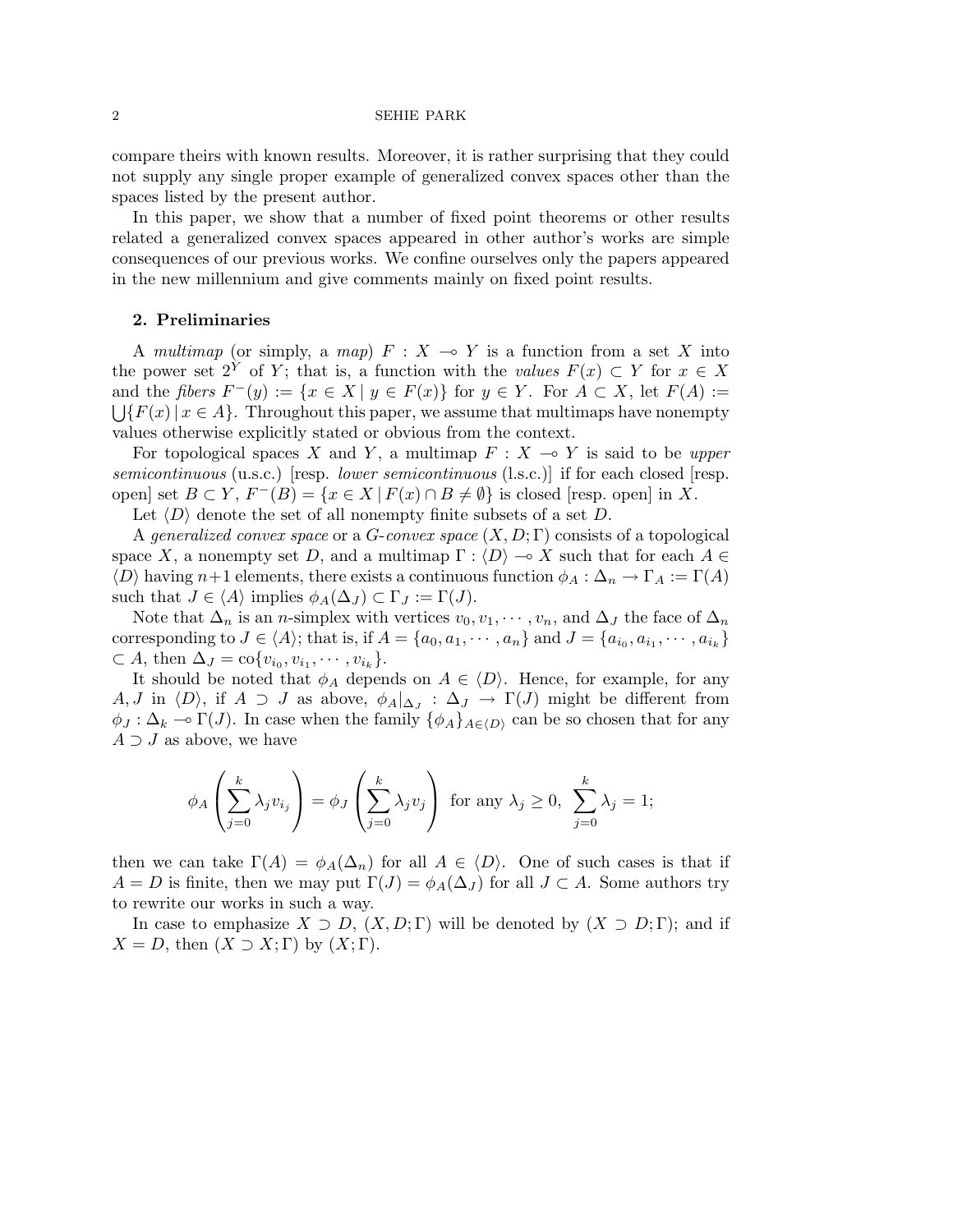For a G-convex space  $(X \supset D; \Gamma)$ , a subset  $Y \subset X$  is said to be  $\Gamma$ -convex if for each  $N \in \langle D \rangle$ ,  $N \subset Y$  implies  $\Gamma_N \subset Y$  (or  $\phi_N(\Delta_{|N|-1}) \subset Y$ , if you prefer); and for a nonempty set  $Z \subset X$ , its Γ-convex hull is defined by

$$
\Gamma\text{-}\mathrm{co}(Z) := \bigcap \{ A \subset X \mid A \text{ is a } \Gamma\text{-}\mathrm{convex subset of } X \text{ containing } Z \}.
$$

For a G-convex space  $(X; \Gamma)$  and a subset  $Z \subset X$ , we have

$$
\Gamma\text{-}\mathrm{co}(Z) = \bigcup \{\Gamma\text{-}\mathrm{co}(A) \,|\, A \in \langle Z \rangle\}.
$$

Examples of G-convex spaces can be found in [P2,4,7] and references therein.

For a G-convex space  $(X, D; \Gamma)$ , a multimap  $F: D \to X$  is called a KKM map if, for each  $N \in \langle D \rangle$ , we have

$$
\Gamma_N \subset F(N)
$$
, (or  $\phi_N(\Delta_{|N|-1}) \subset F(N)$ , if you prefer).

The following is our basic KKM theorem for G-convex spaces [P4,PL]:

**Theorem A.** Let  $(X, D; \Gamma)$  be a G-convex space and  $F: D \to X$  a multimap such that

- (1) F has closed [resp. open] values; and
- $(2)$  F is a KKM map.

Then  ${F(z)}_{z\in D}$  has the finite intersection property. Furthermore, if

(3)  $\bigcap_{z \in M} \overline{F(z)}$  is compact for some  $M \in \langle D \rangle$ ,  $\sim$ 

then we have

$$
\bigcap_{z \in D} \overline{F(z)} \neq \emptyset.
$$

From the closed version of Theorem A, we can deduce the following equivalent formulation:

**Theorem A'.** Let  $(X, D; \Gamma)$  be a G-convex space and  $F: D \to X$  a map such that

- (1)  $\bigcap_{z \in D} \overline{F(z)} = \bigcap_{z \in D} F(z)$  [*F* is transfer closed-valued];
- $(2)$   $\overline{F}$  is a KKM map; and
- (2)  $\Gamma$  is a KKM map, and<br>(3)  $\bigcap_{z \in M} \overline{F(z)}$  is compact for some  $M \in \langle D \rangle$ .
- Then we have  $\bigcap_{z \in D} F(z) \neq \emptyset$ .

From Theorem A, we have the following Fan-Browder type fixed point theorem: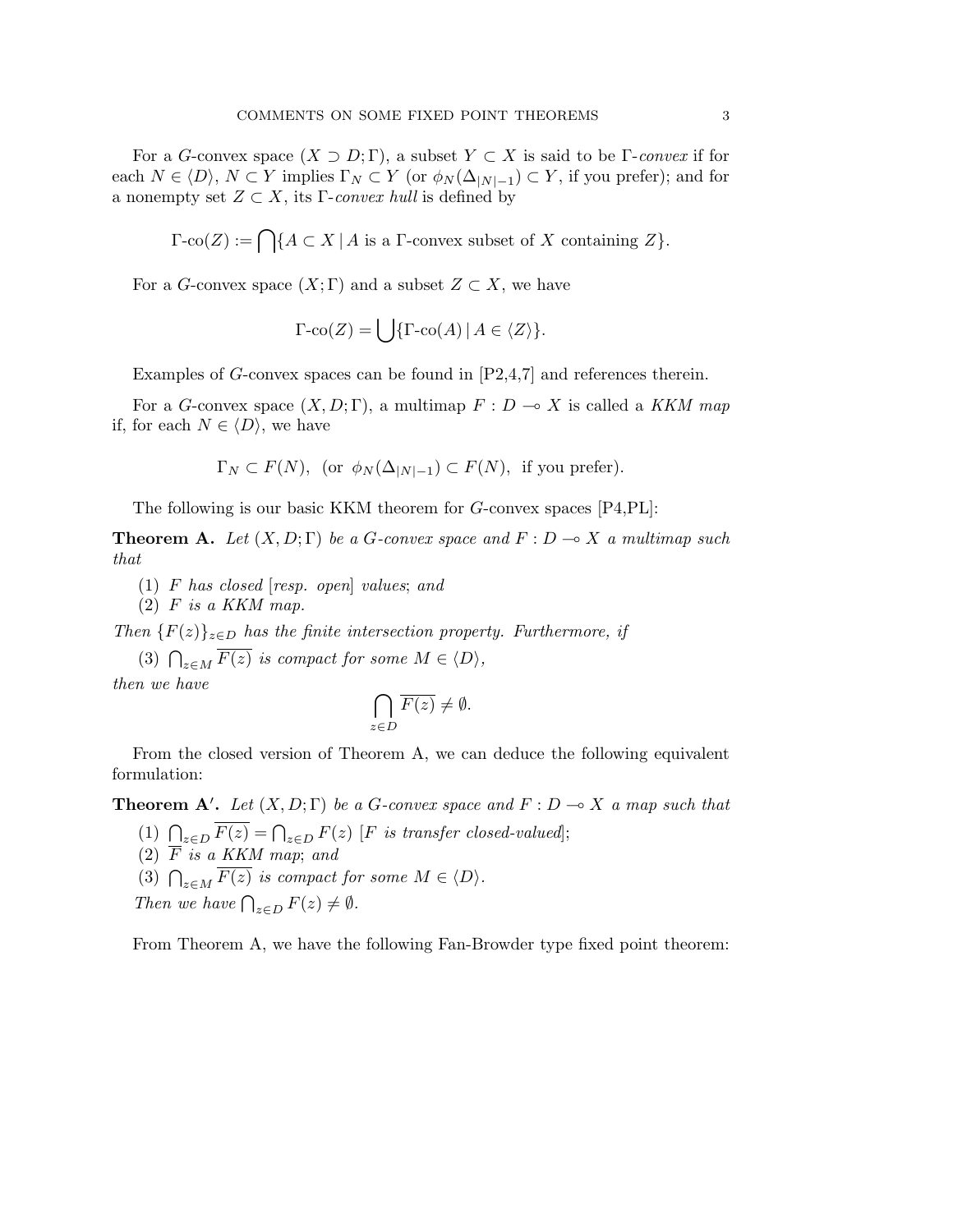**Theorem B.** Let  $(X, D; \Gamma)$  be a G-convex space, and  $S: D \to X, T: X \to X$  two maps satisfying

- (1) for each  $z \in D$ ,  $S(z)$  is open [resp. closed];
- (2) for each  $y \in X$ ,  $M \in \langle S^-(y) \rangle$  implies  $\Gamma_M \subset T^-(y)$ ; and
- (3)  $X = S(N)$  for some  $N \in \langle D \rangle$ .

Then T has a fixed point  $x_0 \in X$ ; that is,  $x_0 \in T(x_0)$ .

Theorem B is obtained in [P5] and applied to give various forms of the Fan– Browder theorem, the Ky Fan intersection theorem, and the Nash equilibrium theorem for G-convex spaces.

From Theorem B, we deduced the following new result [P5]:

**Theorem C.** Let  $(X \supset D; \Gamma)$  be a G-convex space and  $A: X \to X$  be a multimap such that  $A(x)$  is  $\Gamma$ -convex for each  $x \in X$ . If there exist  $z_1, z_2, \dots, z_n \in D$  and nonempty open [resp. closed] subsets  $G_i \subset A^-(z_i)$  for  $i = 1, 2, \dots, n$  such that  $X = \bigcup_{i=1}^{n} G_i$ , then A has a fixed point.

For a G-convex space  $(X \supset D; \Gamma)$ , a subset Y of X is called a G-convex subspace of  $(X \supset D; \Gamma)$  if  $(Y, Y \cap D; \Gamma')$  is a G-convex space where  $\Gamma'_A := \Gamma_A \cap Y$  for  $A \in \langle Y \cap D \rangle$ . Note that for a G-convex space  $(X; \Gamma)$ , any nonempty  $\Gamma$ -convex subset of X is a G-convex subspace.

The following in [P6] is a simple consequence of Theorem C:

**Theorem D.** Let  $(X \supset D; \Gamma)$  be a G-convex space, K a nonempty subset of X, and  $S : X \to D$ ,  $T : X \to X$  multimaps. Suppose that

- (1) for each  $x \in X$ ,  $M \in \langle S(x) \rangle$  implies  $\Gamma_M \subset T(x)$ ;
- (2)  $K \subset \bigcup \{ \text{Int } S^{-}(z) \mid z \in N \}$  for some  $N \in \langle D \rangle$ ; and
- (3) there exists a G-convex subspace  $L_N$  of X containing N such that

$$
L_N \backslash K \subset \bigcup \{ \text{Int } S^-(z) \, | \, z \in M \}
$$

for some  $M \in \langle L_N \cap D \rangle$ . Then  $T$  has a fixed point in  $L_N$ .

The following particular form of Theorem D is essentially known in 1996 [PK1]: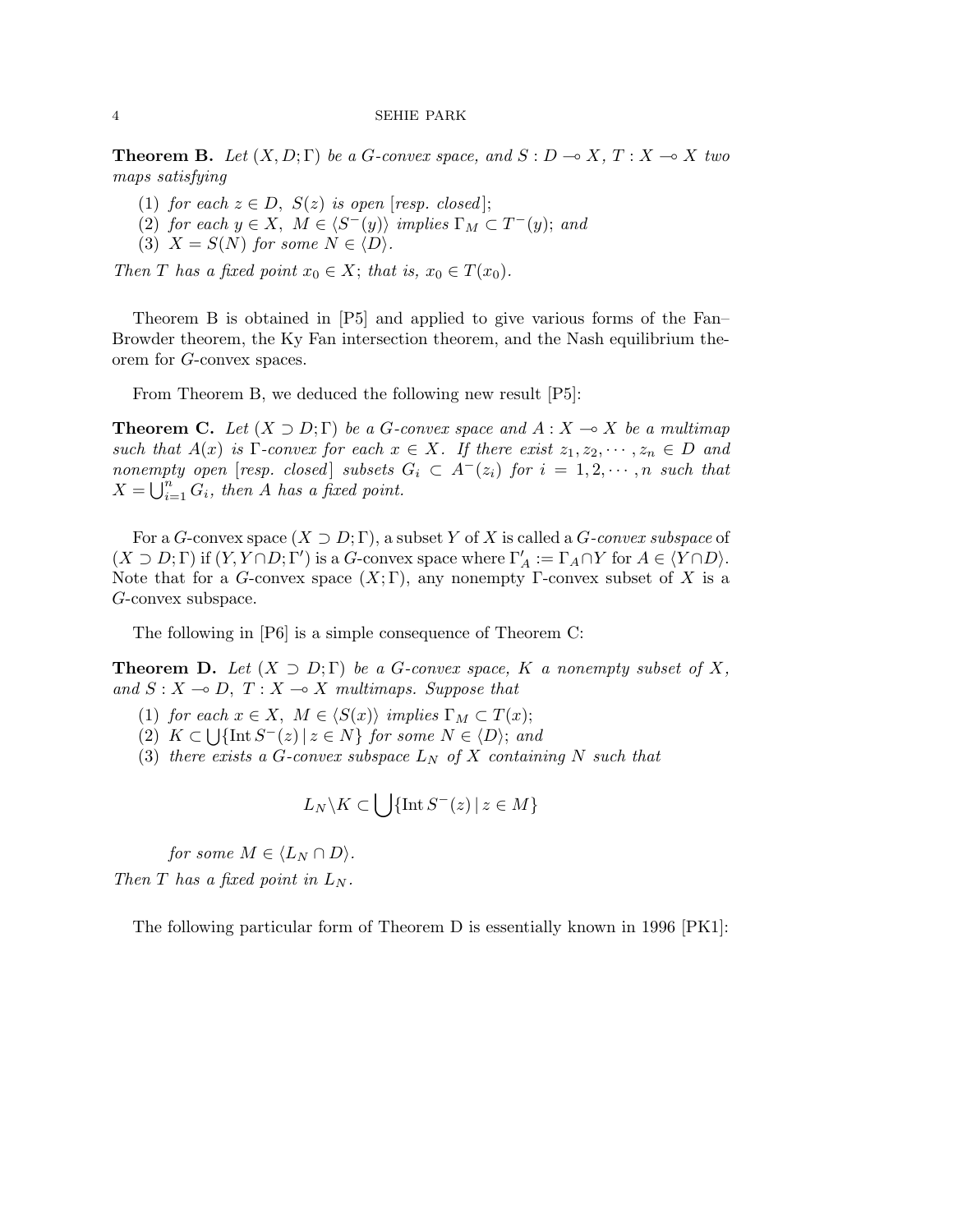**Theorem E.** Let  $(X \supset D; \Gamma)$  be a G-convex space, K a nonempty compact subset of X, and  $S : X \longrightarrow D, T : X \longrightarrow X$  multimaps. Suppose that

- (1) for each  $x \in X$ ,  $M \in \langle S(x) \rangle$  implies  $\Gamma_M \subset T(x)$ ;
- (2)  $K \subset \bigcup \{ \text{Int } S^{-}(z) \mid z \in D \};$  and
- (3) for each  $N \in \langle D \rangle$ , there exists a compact G-convex subspace  $L_N$  of X containing N such that

$$
L_N \backslash K \subset \bigcup \{ \text{Int } S^-(z) \mid z \in L_N \cap D \}.
$$

Then T has a fixed point.

The following was the basis of our theory in [PK1, 2]:

**Theorem F.** Let  $(X, D; \Gamma)$  be a G-convex space, Y a Hausdorff space,  $S: D \to Y$ ,  $T: X \longrightarrow Y$  maps, and  $F \in \mathfrak{A}_{c}^{\kappa}(X, Y)$ . Suppose that

- (1) for each  $x \in D$ ,  $S(x)$  is compactly open in Y;
- (2) for each  $y \in F(X)$ ,  $M \in \langle S^-(y) \rangle$  implies  $\Gamma_M \subset T^-(y)$ ;
- (3) there exists a nonempty compact subset K of Y such that  $\overline{F(X)} \cap K \subset S(D)$ ; and
- (4) either
- (i)  $Y \backslash K \subset S(M)$  for some  $M \in \langle D \rangle$ ; or
- (ii)  $X \supset D$  and for each  $N \in \langle D \rangle$ , there exists a compact G-convex subspace  $L_N$  of X containing N such that  $F(L_N) \backslash K \subset S(L_N \cap D)$ .

Then there exists an  $\overline{x} \in X$  such that  $F(\overline{x}) \cap T(\overline{x}) \neq \emptyset$ .

Here  $\mathfrak{A}_{c}^{\kappa}$  denotes the admissible class of multimaps due to Park [P1, PK1, 2], and if  $F$  is single-valued, then  $Y$  is not necessarily Hausdorff in Theorem 5.

For a topological space  $(X, \mathcal{T})$ , the compactly generated extension (or the kextension)  $\mathcal{T}_k$  of the original topology  $\mathcal T$  is a topology of X finer than  $\mathcal T$  such that  $\mathcal{T}_k$  consists of all compactly open [resp. compactly closed] subsets of  $(X, \mathcal{T})$ .

Note that 'compactly open' in Theorem F can be replaced simply by 'open' by adopting the compactly generated extension of the original topology on Y .

In [PK2, p.556], the following was given:

**Corollary.** Let  $(X, D; \Gamma)$  be a G-convex space, Y a Hausdorff space,  $F \in \mathfrak{A}_{c}^{\kappa}(X, Y)$ , and  $H : D \multimap Y$  such that, for any  $N \in \langle D \rangle$ ,  $F(\Gamma_N) \subset H(N)$ . Then the family  ${H(X) | x \in D}$  has the finite intersection property.

The above corollary is the origin of considering the so-called KKM class of multimaps.

Recently Theorem F is simplified and generalized as follows [P5, PK3]: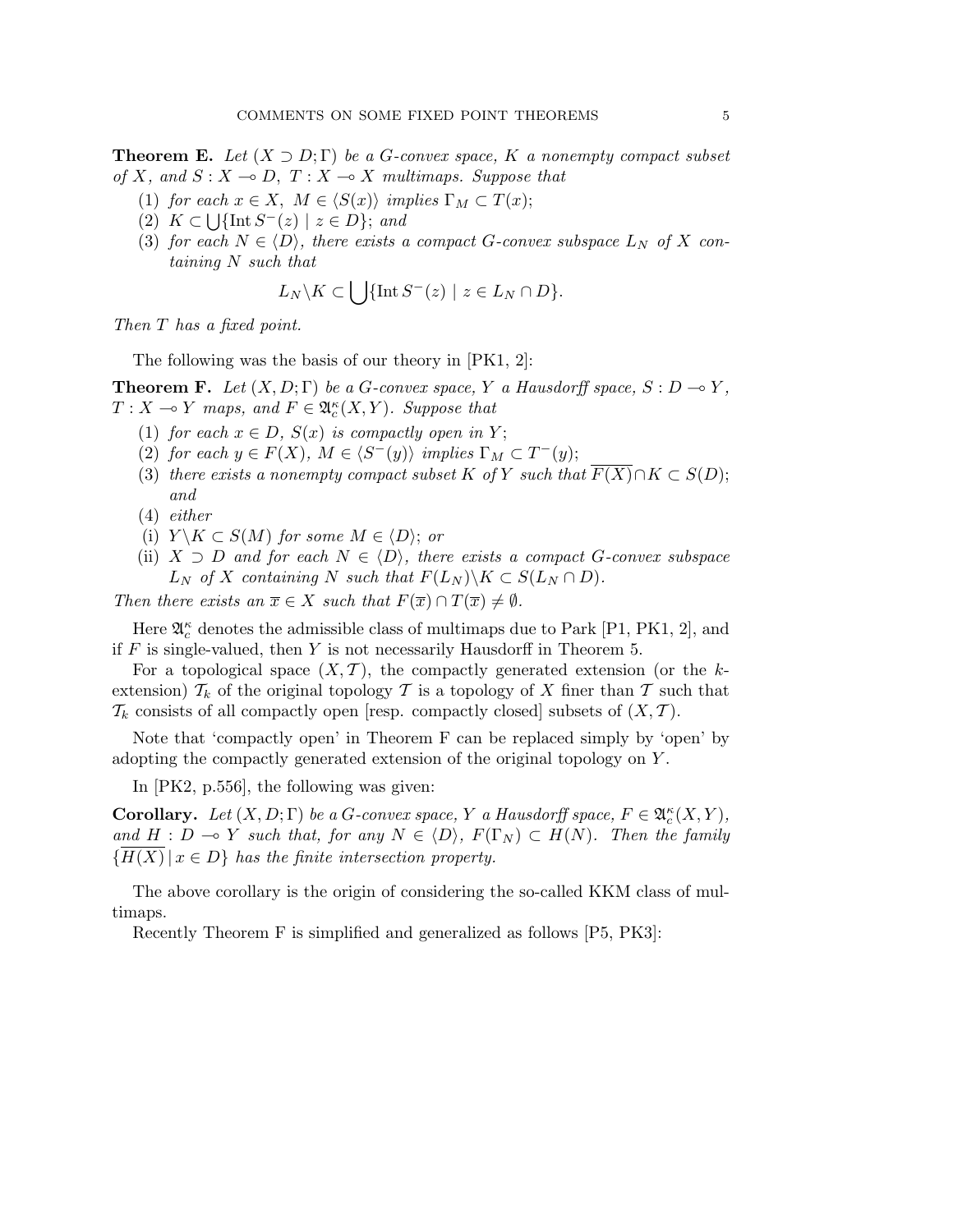**Theorem G.** Let  $(X, D; \Gamma)$  be a G-convex space, Y a Hausdorff space,  $S: D \to Y$ ,  $T: X \longrightarrow Y$ , and  $F \in \mathfrak{A}_{c}^{\kappa}(X, Y)$ . Suppose that

- (1) S has open  $[resp. closed]$  values;
- (2) for each  $y \in F(X)$ ,  $M \in \langle S^-(y) \rangle$  implies  $\Gamma_M \subset T^-(y)$ ;
- (3)  $Y = S(N)$  for some  $N \in \langle D \rangle$ .

Then there is a point  $x_* \in X$  such that  $F(x_*) \cap T(x_*) \neq \emptyset$ .

#### 3. Comments on recent works

In this section, we review some of recent results of other author's works on generalized convex spaces. In fact, most of the results due to other authors in this section are simple consequences of the author's results given as early as in 1994 [P1] and so on.

The following is a particular form of [P1, Theorem 6] in 1994:

**Theorem 5.** [B] Let D be a nonempty subset of a convex space, Y a Hausdorff space,  $G: D \to Y$  a map and  $F: \text{co } D \to Y$  an admissible u.s.c. map. Suppose that

- (i) for each  $x \in D$ ,  $G(x)$  is compactly open in Y;
- (ii) there exists a nonempty compact subset K of Y such that  $\overline{F(\text{co}D}) \cap K \subset$  $G(D)$ ; and
- (iii) either
- (a)  $Y \backslash K \subset G(A_0)$  for some  $A_0 \in \langle D \rangle$ ; or
- (b) for each  $A \in \langle D \rangle$ , there exists a compact convex subset  $L_A$  of coD containing A such that  $F(L_A)\backslash K \subset G(L_A \cap D)$ .  $\overline{a}$

Then there exists an  $A \in \langle D \rangle$  such that  $F(\text{co}A) \cap$  $\{G(x)| x \in A\} \neq \emptyset.$ 

From now on, other author's theorem number is the same as in its original source. In Theorem  $5$  [B], an admissible map is in the sense of Górniewicz, which belongs to a particular subclass of  $\mathfrak{A}_{c}^{\kappa}$ .

As an application of the preceding result, its author also obtained

**Theorem 9.** [B] Let D be a nonempty subset of a convex space, Y a Hausdorff space,  $G : D \to Y$ ,  $T : coD \to Y$  maps and  $F : coD \to Y$  an admissible u.s.c. map. Suppose that the conditions  $(i)$ - $(iii)$  in Theorem 5 are satisfied and moreover assume that:

(iv) for each  $y \in F(\text{co}D)$ ,  $\text{co}(G^-(y)) \subset T^-(y)$ . Then there exists  $x_0 \in \text{co}D$  such that  $F(x_0) \cap T(x_0) \neq \emptyset$ .

This is a particular form of [P1, Theorem 5] and Theorem F in this paper.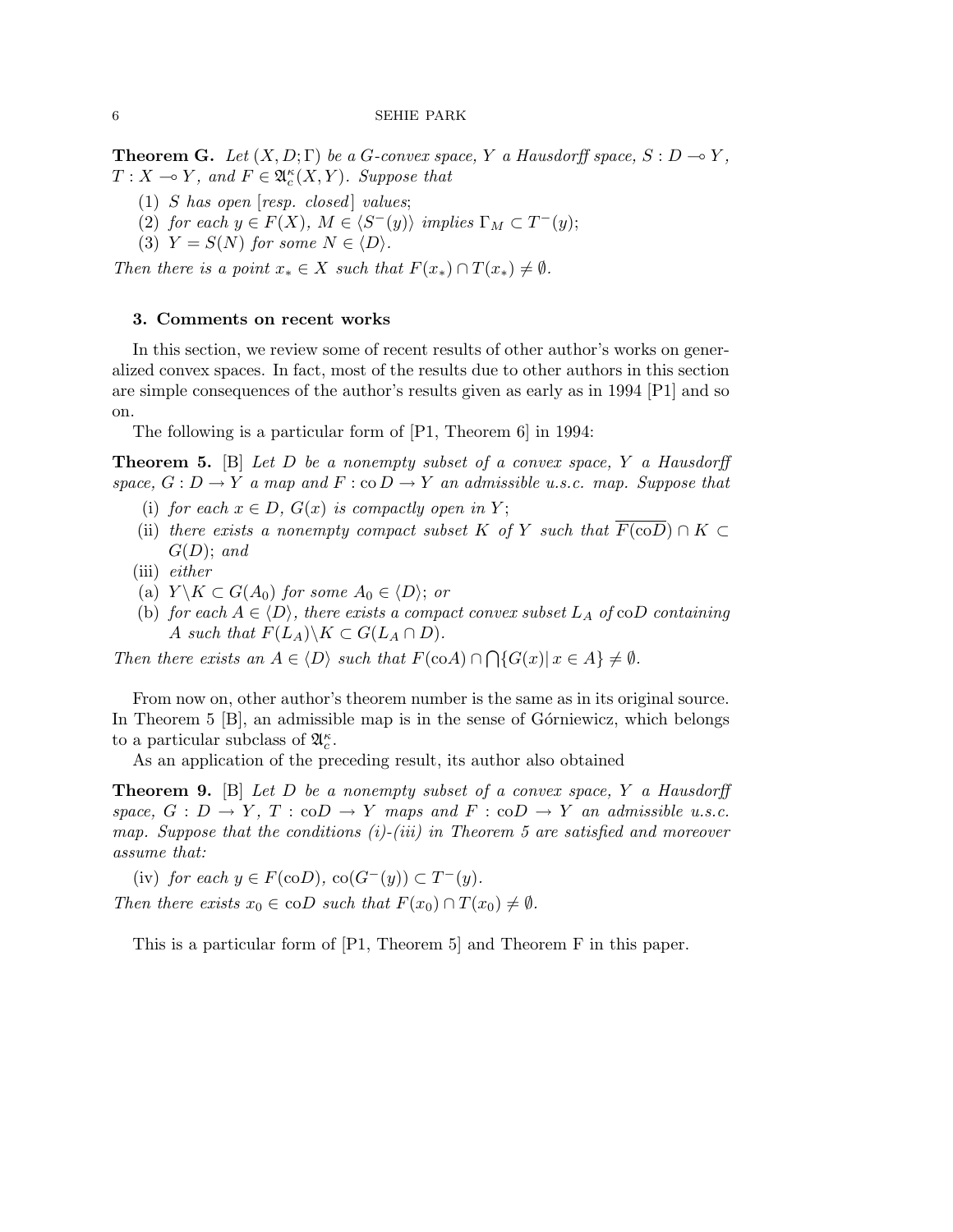One of the worst forms of Theorem D or E is the following (where, G-co is our  $\Gamma$ -co):

**Theorem 2.3-A.** [CTT] Let X be a nonempty G-convex subset of a G-convex space  $(E, \Gamma)$  such that for each  $x \in E$ ,  $\{x\}$  is G-convex, i.e.,  $\Gamma(\{x\}) = \{x\}$  and for each  $A \in \langle E \rangle$ , G-co(A) is compact and  $\Gamma(A) = G$ -co(A). Let  $P, Q : X \to X$  be maps such that

- (a) for each  $x \in X$ ,  $P(x) \subset Q(x)$ ;
- (b) for each  $x \in X$ ,  $P^{-}(x)$  is compactly open in X;
- (c) for each  $y \in X$ ,  $Q(y)$  is G-convex;
- (d) there exist a nonempty closed and compact subset K of X and  $x_0 \in X$  such that  $X\backslash K \subset Q^-(x_0);$
- (e) for each  $y \in K$ ,  $P(y) \neq \emptyset$ .

Then there exists a point  $x \in X$  such that  $x \in Q(x)$ .

This theorem can be reformulated to a particular form of our Theorems C and D as follows:

**Theorem H.** Let  $(X;\Gamma)$  be a G-convex space and  $P,Q: X \to X$  multimaps such that

- (1) for each  $x \in X$ ,  $P(x) \subset Q(x)$  and  $Q(x)$  is  $\Gamma$ -convex;
- (2) for each  $x \in X$ ,  $P^-(x)$  is open in X;
- (3) there exist a compact subset K of X and  $x_0 \in X$  such that  $X \backslash K \subset P^-(x_0)$ ; and
- (4) for each  $y \in K$ ,  $P(y) \neq \emptyset$ .

Then Q has a fixed point.

*Proof.* Condition (4) implies  $K \subset$ S s  $K \subset \bigcup_{x \in X} P^{-}(x)$ . Since K is compact, there exists an  $N \in \langle X \rangle$  such that  $K \subset \bigcup_{x \in N} P^-(x)$ . Therefore,  $X = (X \setminus K) \cup K = P^-(x_0) \cup$  $_{x\in N}P^-(x)$ . Therefore, by putting  $A := Q, D := \{x_0\} \cup N$  and  $G_x := P^-(x)$  for  $x \in D$ , in Theorem C, we have the conclusion.

Condition (d) of Theorem 2.3-A seems to be an incorrect form of condition (3) of Theorem H. Switching the topology of  $(X; \Gamma)$  to the compactly generated one, condition (b) of Theorem 2.3-A reduces to condition (2) of the above.

The following is equivalent to the preceding [CTT, Theorem 2.3-A]:

**Theorem 2.5.** [CTT] Let X be a nonempty G-convex subset of a G-convex space  $(E, \Gamma)$  such that for each  $x \in E$ ,  $\{x\}$  is G-convex, i.e.,  $\Gamma(\{x\}) = \{x\}$  and for each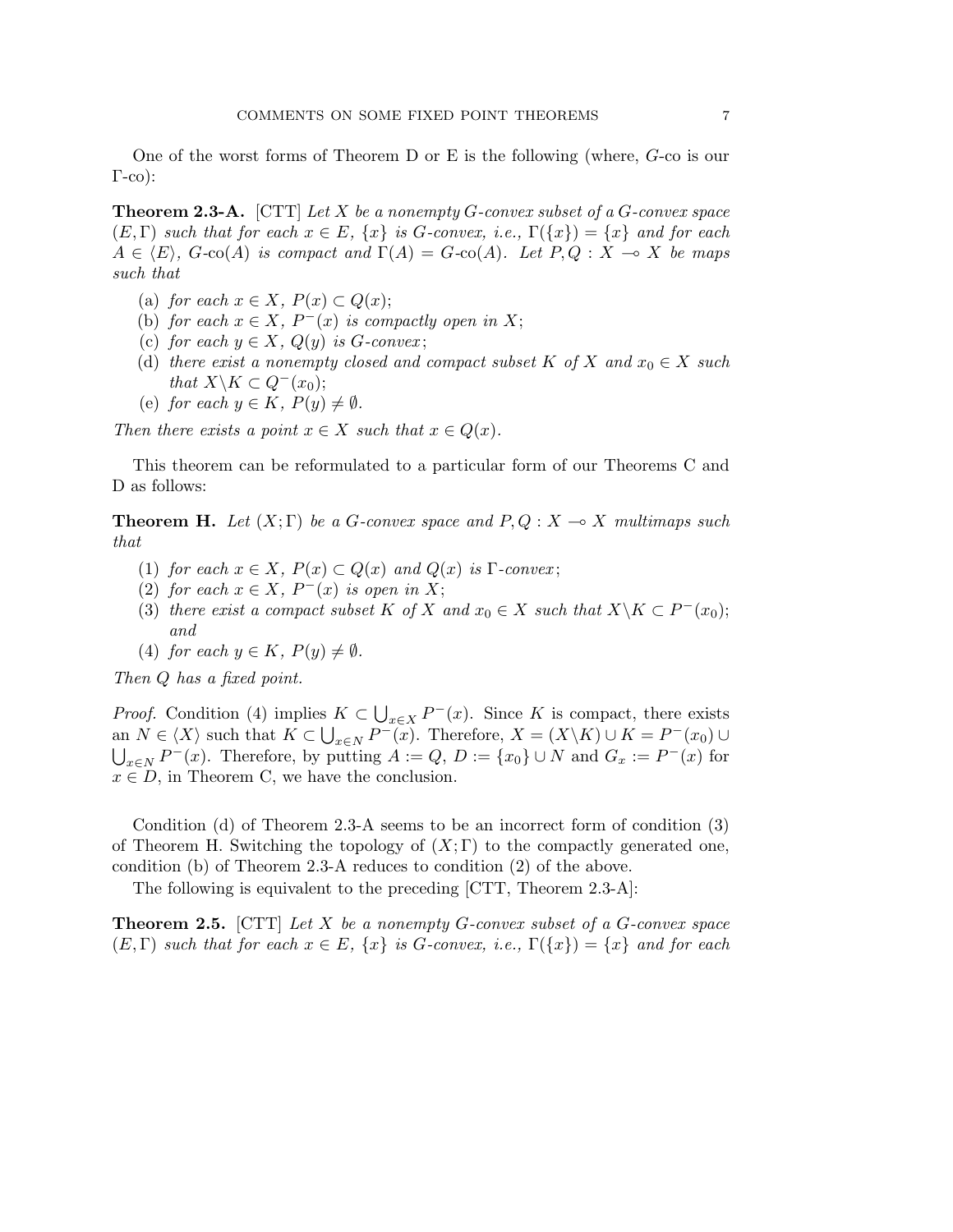compact and G-convex subset A of X and for each  $B \in \langle E \rangle$ , G-co( $A \cup B$ ) is compact and  $\Gamma(B) = G$ -coB. Let  $Q: X \to X$  be such that

- (1) for each  $y \in X$ ,  $G^{-}(y)$  contains a compactly open subset  $O_y$  of X (which may be empty);
- (2) there exists a nonempty compact and G-convex subset  $X_0$  of X and a nonempty compact subset K of X such that for each  $y \in X \backslash K$ , there exists an  $x \in G\text{-co}(X_0 \cup \{y\})$  with  $y \notin cl_C((X \setminus (G\text{-co }Q)^-(x) \cap C))$  for any nonempty compact subset C of X, and  $K \subset \bigcup_{y \in X} O_y$ .

Then there is a point  $\hat{y} \in G$ -co $(Q(\hat{y}))$ .

This result can be simplified as in our Theorem E. Similarly, most of other results in [CTT] can be reformulated to much more clear forms as in our previous works.

The following appears in [LY, L]:

**Theorem 1.** [LY, L] Let  $(X, \Gamma)$  be a G-convex space and  $G: X \to X$  a nonempty map such that

- $(i)$   $X =$  $\bigcup \{\text{int}(G^-(y)) \mid y \in X\};$  and
- (ii) there exists a nonempty compact subset K of X such that for each  $N \in \langle X \rangle$ , there exists a compact G-convex subset  $L_N$  of X containing N such that

$$
L_N \cap \bigcap \{X \in G \cap G \mid x \in L_N\} \subset K.
$$

Then there exists a  $y \in X$  such that  $y \in G$ -co  $G(y)$ .

Perhaps 'nonempty' map might be redundant. This is a form of Theorem E with  $T := \Gamma$ -co G noting that

$$
L_N \backslash K \subset \bigcup \{ \text{int}(\Gamma \text{-co } G)^-(x) \mid x \in L_N \}.
$$

This is also a form of Theorem F(ii) for the case  $X = D = Y, F = 1_X, T = \Gamma$ -co G, and  $S = \text{int} (\Gamma - \text{co} G)^{-}$ .

Let  $(X \supset D; \Gamma)$  be a generalized convex space, Y a Hausdorff space, and  $T \in$  $\mathfrak{A}_{c}^{\kappa}(X,Y)$  (the class of admissible maps due to Park).

Under the above assumption, the authors of [KR] obtained the following: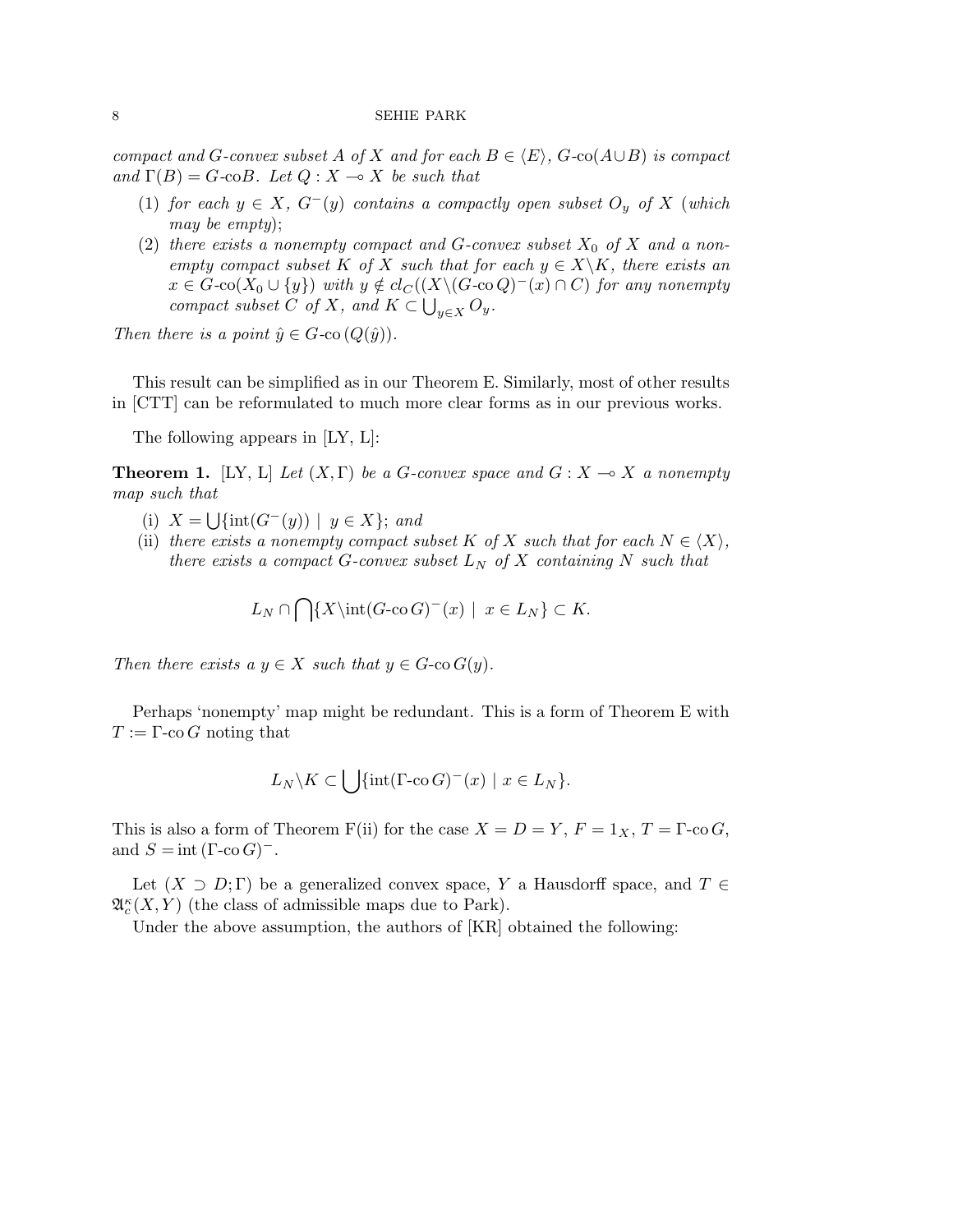# Theorem 4.2. [KR] Let  $R : D \rightrightarrows Y$  satisfy :

- (1) for each  $y \in T(X)$ ,  $R^-(y)$  is G-convex;
- (2) there exists nonempty compact subset  $C$  in  $Y$  such that either
- (i) there is a finite subset B in  $\mathcal{F}(D)$  such that  $Y \setminus C \subset \bigcup_{x \in B} \text{int } R(x)$ , or
- (ii) for every  $A \in \mathcal{F}(D)$  there is a compact  $G$ -convex  $C_A \subset X$  containing A such that  $Y \setminus C \subset \bigcup_{x \in C_A \cap D} \text{int}R(x)$ .

Suppose in addition that there is a transfer compactly open-valued selection S of R satisfying  $S^-(y) \neq \emptyset$  for all  $y \in C \cap \overline{T(X)}$ . Then there exists  $\overline{x} \in D$  such that  $T(\overline{x}) \cap R(\overline{x}) \neq \emptyset$ .

Note that S is transfer open-valued means  $\bigcup_{z \in D} S(z) = \bigcup_{z \in D} \text{Int}_Y S(z)$  and that we may regard Y has the compactly generated extension of its original topology without loss of generality.

We show that this is a particular case of our Theorem F, where  $\langle D \rangle = \mathcal{F}(D)$ . First of all we have to correct one thing; that is, condition (1) is incorrect. Hence we have to consider another map as follows:

*Proof using Theorem F.* In our Theorem F, let  $F := T$ ,  $S := \text{Int } R : D \to Y$ ,  $T^-(y) := \Gamma$ -co $R^-(y)$  [We have to define another map  $T : Y \to X$  instead of (1).],  $K := C, N := A$ , and  $L_N := C_A$ . Then "suppose" part simply tells that

$$
K \cap \overline{F(X)} \subset \bigcup \{ S(x) | x \in D \}.
$$

Hence the result follows from our Theorem F.

Recall that  $T: X \to Y$  is transfer closed-valued means  $\bigcap_{x \in X} T(x) = \bigcap_{x \in X} \overline{T(x)}$ , and that ccl and cint denote closure and interior, respectively, with respect to the compactly generated topology.

**Theorem 4.6.** [D1] Let X be a nonempty subset of a G-convex space  $(E, D; \Gamma)$ , K be a nonempty compact subset of E, and Z be a nonempty set. Let  $F, G: X \rightarrow Z$ be two set-valued mappings such that

- (i) for each  $x \in X$ , the set  $\{y \in X \mid F(y) \cap G(x) \neq \emptyset\}$  is G-convex,
- (ii) the mapping  $T : X \rightarrow E$  defined by

$$
T(x) = \{ y \in X \mid F(x) \cap G(y) = \emptyset \}
$$

is transfer compactly closed-valued,

- (iii) for each  $N \in \mathcal{F}(X \cap D)$ , there exists a compact G-convex subset  $L_N$  of E containing N such that for each  $y \in L_N \backslash K$ , there is a  $x \in L_N \cap X$  satisfying  $y \notin \operatorname{ccl} T(x),$
- (iv) for each  $x \in K$ ,  $F(x) \cap G(x) \neq \emptyset$ .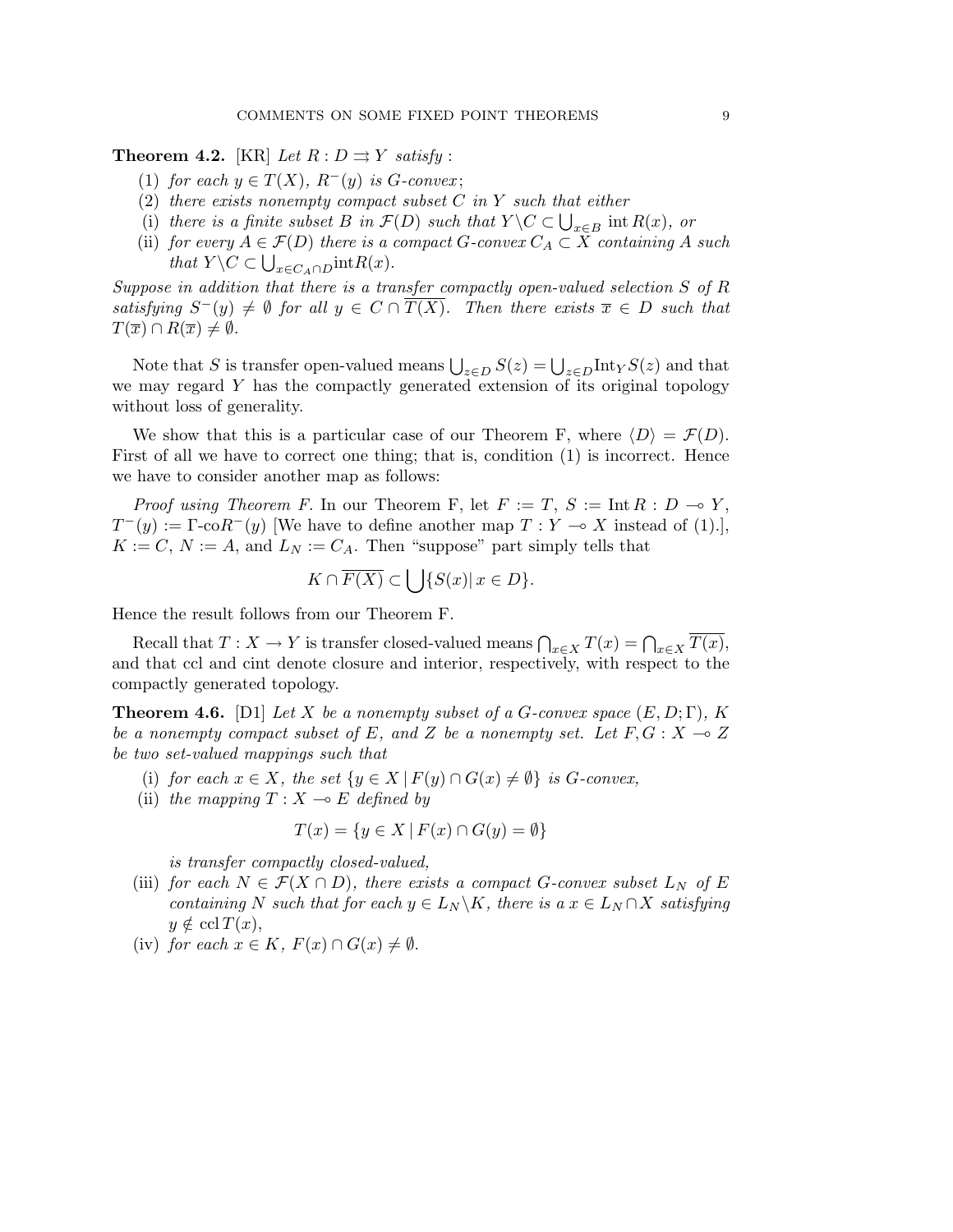Then there exists  $\hat{x} \in K$  such that  $F(\hat{x}) \cap G(\hat{x}) \neq \emptyset$ .

Note that condition (iv) readily implies the conclusion, and hence the above theorem needs correction.

**Corollary 4.2.** [D1] Let X be a nonempty subset of a G-convex space  $(E, D; \Gamma)$ , K be a nonempty compact subset of E, and  $G: X \rightarrow E$  be map such that

- (i) for each  $x \in K$ , the set  $G(x) \cap X \neq \emptyset$  and each  $G(x)$  is G-convex,
- (ii) for each  $y \in X$ ,  $G^-(y)$  is transfer compactly open-valued,
- (iii) for each  $N \in \mathcal{F}(X \cap D)$ , there exists a compact G-convex subset  $L_N$  of E containing N such that for each  $y \in L_N \backslash K$ , there is a  $x \in L_N \cap X$  satisfying  $y \in \text{cint } G^{-}(x)$ .

Then there exists  $\hat{x} \in K$  such that  $\hat{x} \in G(\hat{x})$ .

It seems to be easy to correct the preceding results in order to match our theorems. In fact, Theorem 4.6 [D1] is essentially the following:

**Theorem I.** Let  $(X \supset D; \Gamma)$  be a G-convex space, K a nonempty compact subset of X, and Z a nonempty set. Let F,  $G: X \to Z$  be two multimaps such that

- (i) for each  $x \in X$ ,  $T(x) := \{y \in X \mid F(x) \cap G(y) \neq \emptyset\}$  is  $\Gamma$ -convex;
- (ii)  $X = \bigcup \{ \text{Int } T^{-}(z) \mid z \in D \};$
- (iii) for each  $N \in \langle D \rangle$ , there exists a compact G-convex subspace  $L_N$  of X containing N such that  $L_N \setminus K \subset \bigcup \{ \text{Int } T^-(z) \mid z \in L_N \cap D \}$

Then there exists  $\hat{x} \in X$  such that  $F\hat{x} \cap G(\hat{x}) \neq \emptyset$ .

*Proof.* We use Theorem D with  $S^{-}|_D = T|_D$ . Since K is compact and  $K \subset X \subset$  $\{\text{Int }T^-(z)\,|\,z\in D\}$  by (ii),  $K\subset \bigcup\{\text{Int }T^-(z)\,|\,z\in N\}$  for some  $N\in \langle D\rangle$ . By (iii),  $L<sub>N</sub>$  is compact and

$$
L_N = (L_N \setminus K) \cap (L_N \cup K) \subset \bigcup \{\text{Int } T^-(z) \mid z \in L_N \cap D\}
$$

since  $L_N \cap K \subset K$  and  $N \subset L_N \cap D$ . Therefore  $L_N \subset$ S  $\{\text{Int }T^-(z)\mid z\in M\}$  for some  $M \in \langle L_N \cap D \rangle$ . By Theorem D, we have an  $\hat{x} \in L_N$  such that  $\hat{x} \in T(\hat{x})$ . This completes our proof.

We note the following defects of Corollary 4.2 [D1]:

- (1) By (i), for each  $x \in K$ ,  $G(x)$  is defined and hence K should be a subset of X.
- (2) By (iii), for each  $y \in L_N \setminus K$ , we have  $y \in \text{cint } G^-(x) \subset G^-(x)$  for some  $x \in L_N \cap X$ . Then  $x \in G(y)$  and this means  $y \in X$ . Hence  $L_N \subset X$ .
- (3) Instead of  $G : X \to E$  and  $G(x) \cap X \neq \emptyset$ , we can simply assume  $G : X \to X$ .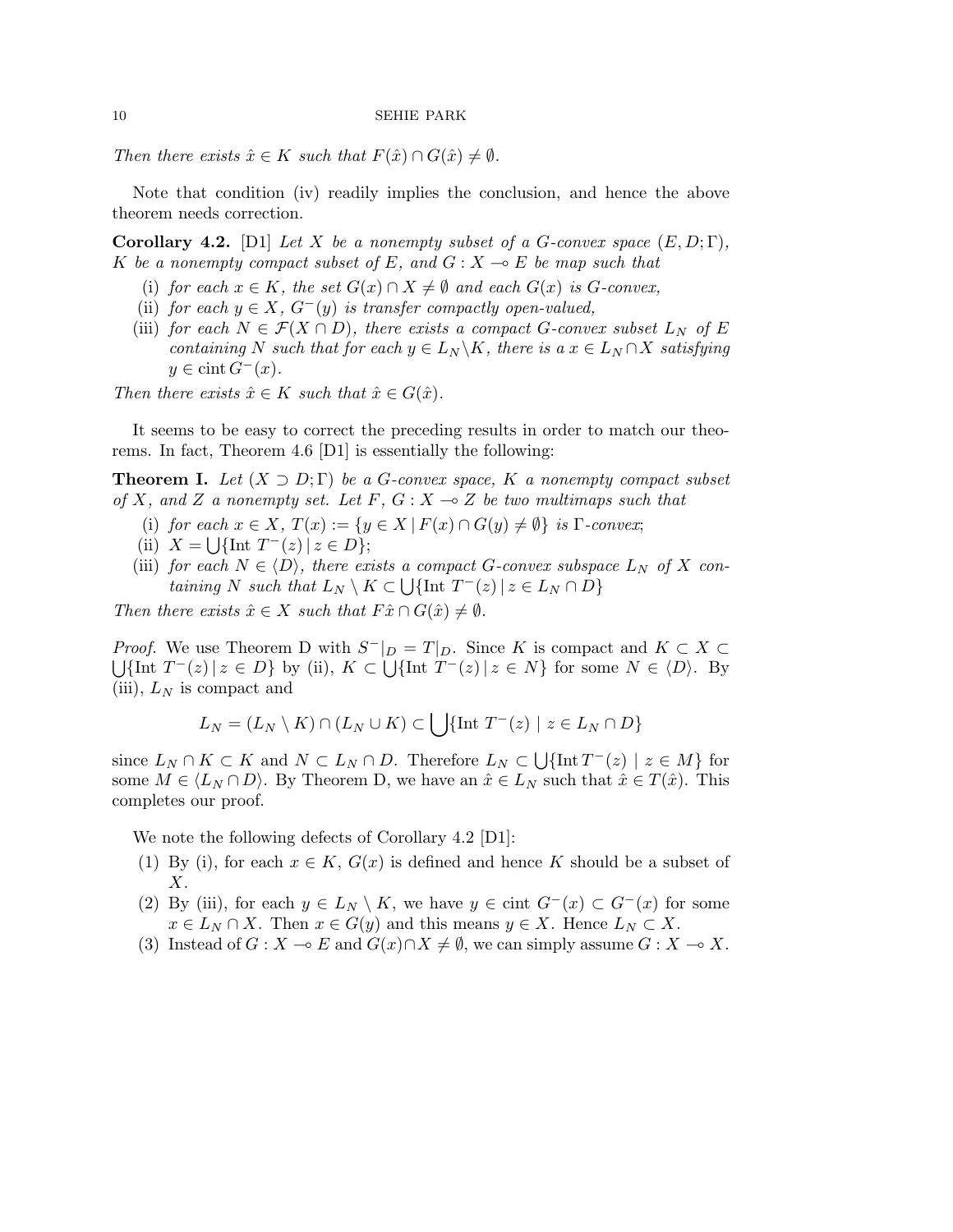Then Corollary 4.2 [D1] becomes a simple consequence of Theorems D and E.

**Theorem 1.1.** [D2] Let  $(X, \Gamma)$  be a G-convex space, K be a nonempty compact subset of X, and  $G, T : X \to X$  be two set-valued mappings such that we have the following.

- (i)  $G^-$  :  $X \multimap X$  is transfer compactly open-valued on X.
- (ii) for each  $x \in X$ ,  $N \in \langle (\text{cint } G^-)^-(x) \rangle$  implies  $\Gamma(N) \subset T(x)$ .
- (iii) for each  $x \in X$ ,  $G(x) \neq \emptyset$ .
- (iv) foe each  $N \in \langle X \rangle$ , there exists a compact G-convex subset  $L_N$  of X containing N such that

$$
L_N \backslash K \subset \bigcup_{y \in L_N} \text{cint}(G^-(y)).
$$

Then there exists a point  $\hat{x} \in X$  such that  $\hat{x} \in T(\hat{x})$ .

Proof using Theorem E. In Theorem E, put  $X = D$ . Define  $S(x) := (\text{cint } G^{-})^{-}(x)$  $\subset G(x)$  for  $x \in X$ . Then

- (1) for each  $x \in X$ ,  $N \in \langle S(x) \rangle$  implies  $\Gamma_N \subset T(x)$ , by (ii).
- (1) for each  $x \in X$ ,  $N \in \langle S(x) \rangle$  implies  $\Gamma_N \subset I(x)$ , by (ii).<br>(2) by (i) and (iii),  $X = \bigcup {\rm{crit}} G^-(y) : y \in X$ . Therefore  $K \subset \bigcup {\rm{crit}} G^-(y)$ :  $y \in X$ .
- (3) immediate from (iv).

Therefore, all the requirements of Theorem E are satisfied.

In [D3], its author followed the present author's way and claimed that a number of his results generalize or improve corresponding ones appeared in Park et al. [PK2] and other papers.

In [D3], its author begins with the following:

**Theorem 3.1.** [D3] Let  $(X, D, \Gamma)$  be a G-convex space, Y be a topological space, and  $F \in \mathfrak{A}_{c}^{\kappa}(X, Y)$ . Let  $G: Y \to 2^D$  be such that

- (i) for each  $N \in \mathcal{F}(D)$  and  $x \in N$ ,  $F(\Gamma(N)) \cap G^{-1}(x)$  is relatively open in  $F(\Gamma(N)),$
- (ii) for each  $N \in \mathcal{F}(N)$ ,  $F(\Gamma(N)) \subset$  $\bigcup_{x \in N} (Y \backslash G^{-1}(x)).$

Then we have

- (1) for each  $N \in \mathcal{F}(D)$ ,  $F(\Gamma(N)) \cap ($  $\bigcap_{x\in N}(Y\backslash G^{-1}(x)))\neq\emptyset,$
- (2) for each  $N \in \mathcal{F}(D)$ , there exists a  $y \in F(\Gamma(N))$  such that  $G(y) \cap N = \emptyset$ .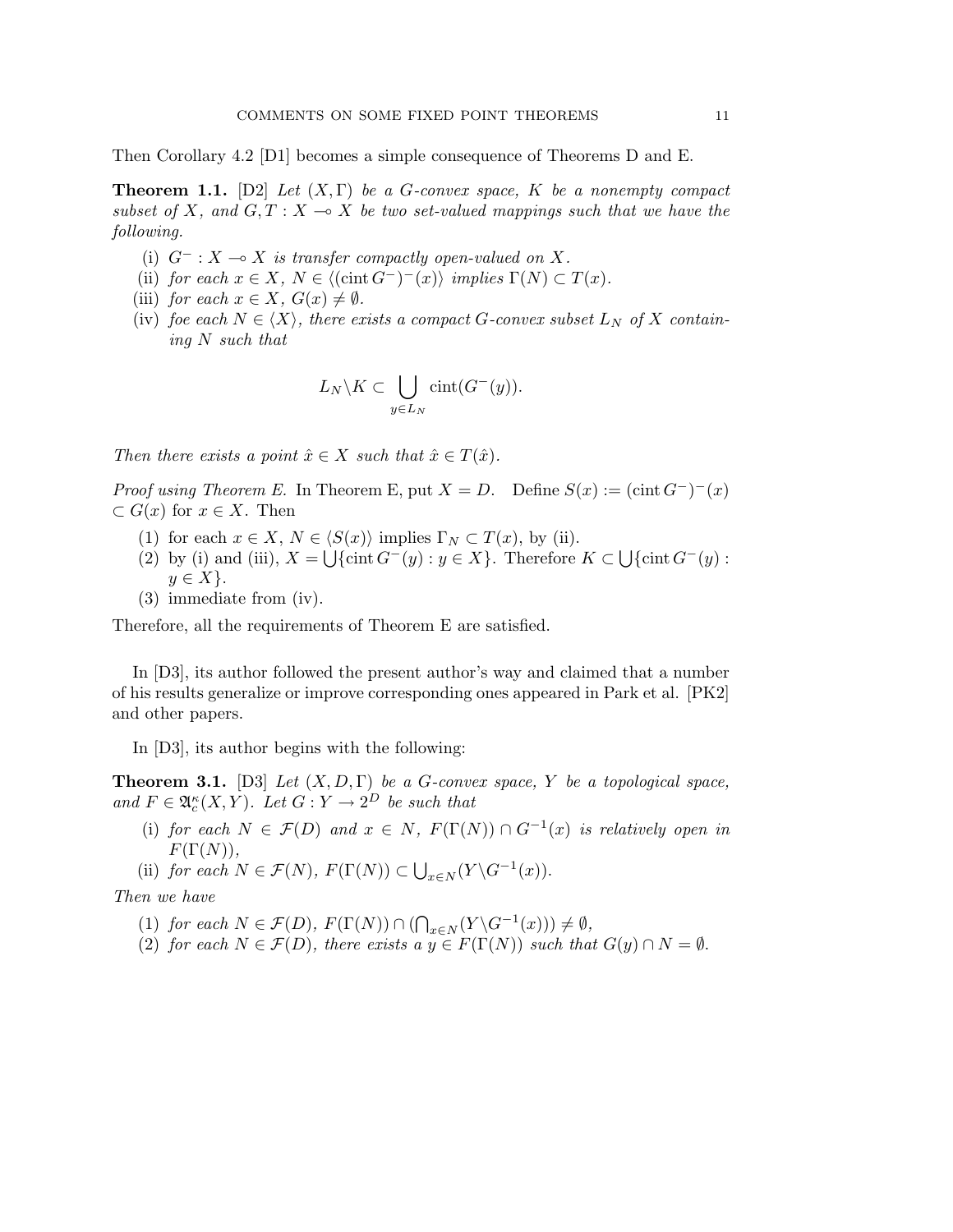This is proved by the partition of unity argument on a finite open cover of a compact subset of  $F(\Gamma(N))$ , and hence its author should assume that  $F(\Gamma(N)) \subset Y$ is Hausdorff.

We show that Theorem 3.1 [D3], under the assumption that Y is Hausdorff, follows from our Corollary to Theorem F.

*Proof.* For any  $N \in \langle D \rangle$ , we define  $H : N \to F(\Gamma_N)$  by  $H(z) = F(\Gamma_N) \cap (Y \setminus G^-(z))$ for  $z \in N$ . Then each  $H(z)$  is closed by (i). Moreover, for each  $N' \in \langle N \rangle$ , F(Γ<sub>N'</sub>)  $\subset F(\Gamma_{N'}) \cap \bigcup_{z \in N'} (Y \setminus G^{-}(z)) = \bigcup_{z \in N'} H(z) = H(N')$  by (ii). Then, by our Corollary for the G-convex space  $(X, N; \Gamma)$ , the family  $\{H(z) | z \in N\}$  has the finite intersection property. This proves (1).

Note that conclusion (2) is equivalent to (1).

From Theorem 3.1 [D3], its author obtains a number of results essentially due to the present author et al. and claims that some of his results generalize or improve our results. However, by replacing the topology of  $X$  by its compactly generated extension, those results in [D3] become simple consequences of corresponding known ones of the present author.

The following is an example:

**Theorem 3.5.** [D3] Let  $(X, D; \Gamma)$  be a G-convex space and K be nonempty compact subset of a topological space Y. Let  $F \in \mathfrak{A}_{c}^{\kappa}(X, Y), G: Y \to 2^D$  and  $T: Y \to 2^X$  be such that

- (i) G satisfies one of the conditions  $(I)-(V)$  in Lemma 2.1,
- (ii) for  $y \in F(X)$ ,  $N \in \mathcal{F}((\text{cint } G^{-1})^{-1}(y))$  implies  $\Gamma(N) \subset T(y)$ ,
- (iii)  $\overline{F(X)} \cap K \subset \bigcup_{x \in D} G^{-1}(x),$
- $(iv)$  one of the following conditions hold:
- (a) for some  $M \in \mathcal{F}(D)$ ,  $Y \backslash K \subset \bigcup_{x \in M} \text{cint}(G^{-1}(x));$
- (b) for each  $N \in \mathcal{F}(D)$ , there exists a compact G-convex subset  $L_N$  of X containing N such that

$$
F(L_N)\backslash K \subset \bigcup_{x\in L_N\cap D} \text{cint}(G^{-1}(x)).
$$

Then there exists  $(x_0, y_0) \in X \times Y$  such that  $x_0 \in T(y_0)$  and  $y_0 \in F(x_0)$ .

Here, it is assumed that  $X \supset D$  and (i) means  $K \subset$  $\bigcup_{x\in D}$ Int $_XG^{-1}(z)$ .

Note that, by adopting compactly generated extension of the original topology on X and replacing  $(S, T)$  by  $(\text{Int } G^-, T^-)$ , Theorem 3.5 [D3] follows from our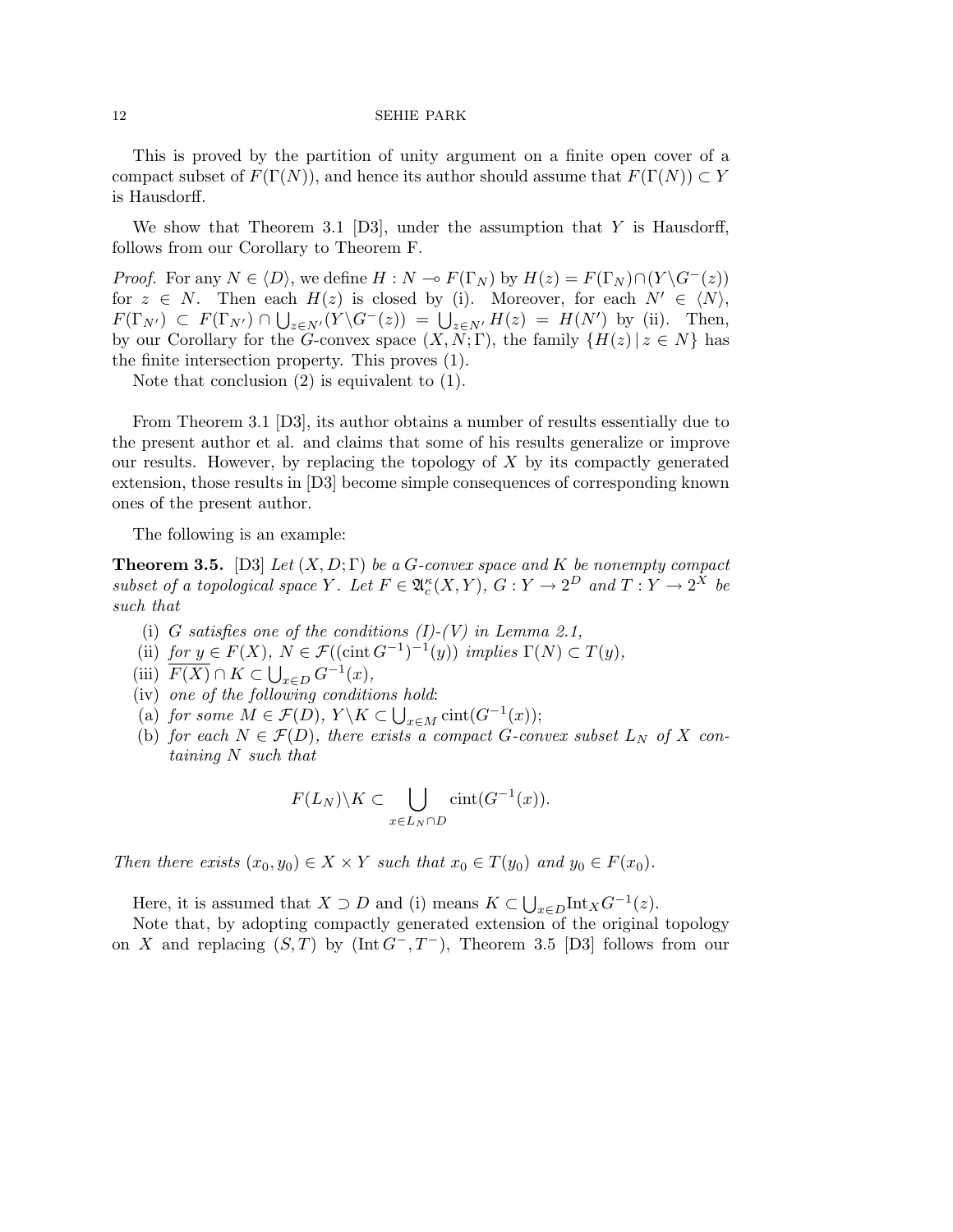Theorem F. Moreover, note that Y should be Hausdorff, since its author forgot the Hausdorffness when he was using the partition of unity argument on a compact space in the proof of Theorem 3.1 [D3], which is the basis of the whole of [D3]. Therefore, by our Theorem F or G, there exists an  $x_0 \in X$  such that  $F(x_0) \cap T^{-}(x_0) \neq \emptyset$ .

Similarly, numerous other papers of the author of [D1-3] contain results having certain defects as is shown for [D1-3].

In  $|CL|$ , its authors claimed two generalizations of Nikaidô's theorem. However, all of their main results are already known in more general forms. For example, they gave the following:

**Theorem 2.6.** [CL] Let C be a nonempty compact convex subset of a locally convex Hausdorff t.v.s. X, and D be a nonempty convex subset of a Hausdorff t.v.s. Y. If  $S: C \multimap D$  is map with nonempty convex values such that  $C = \bigcup_{y \in D} \text{Int } S^-(y)$ , and  $T : D \multimap C$  is an acyclic map, then there exists an  $(\bar{x}, \bar{y}) \in C \times D$  such that  $\bar{y} \in S(\bar{x})$  and  $\bar{x} \in T(\bar{y})$ .

This is a simple consequence of Theorems F or G with more generous requirements that  $(1)$  C is a compact Hausdorff space, and  $(2)$  D is a convex subset of a t.v.s.

The following in [A] is a simple consequence of our previous results:

**Theorem 2.1.** [A] Let X be a convex subset of a Hausdorff topological vector space E and  $S, T: X \rightarrow X$  two multimaps. Assume that

- (a) for each  $x \in X$ , co  $S(x) \subset T(x)$ ;
- (b)  $X = \bigcup \{ \text{Int}_X S^-(y) | y \in X \};$  and
- (c) there exists a nonempty subset  $Y_0$  of  $X$  such that  $Y_0$  is contained in a compact there exists a nonempty subset  $Y_0$  of  $X$  such that  $Y_0$  is contained in a compact<br>convex subset  $Y_1$  of  $X$  and the set  $Z := \bigcap \{X \in XS^-(y) \mid y \in Y_0\}$  is either empty or compact.

Then T has a fixed point.

*Proof using Theorem C.* Since Z is empty or compact and  $Z \subset$ S or compact and  $Z \subset \bigcup \{\text{Int}_X S^-(y) \mid y \in$  $Y_0$ , we have an  $N \in \langle X \rangle$  such that  $Z \subset \bigcup \{ \text{Int}_X S^{-1}(y) \mid y \in N \}$ . Let  $Y := \text{co}(Y_1 \cup Y_1)$  $N$ ) ⊂ X. Since  $Y_1$  is a compact convex subset of a Hausdorff t.v.s., so is Y. Note that  $X \setminus Z \subset X = \bigcup \{ \text{Int}_X S^-(y) : y \in Y_0 \}$  and hence

$$
Y = ((X \setminus Z) \cap Y) \cup (Z \cap Y)
$$
  
\n
$$
\subset \bigcup \{ \text{Int}_X S^-(y) \mid y \in Y_0 \} \cup \bigcup \{ \text{Int}_X S^-(y) \mid y \in N \}.
$$

Since Y is compact, there exists an  $M \in \langle Y_0 \rangle$  such that

$$
Y \subset \bigcup \{ \text{Int}_X S^-(y) \, | \, y \in M \cup N \},\
$$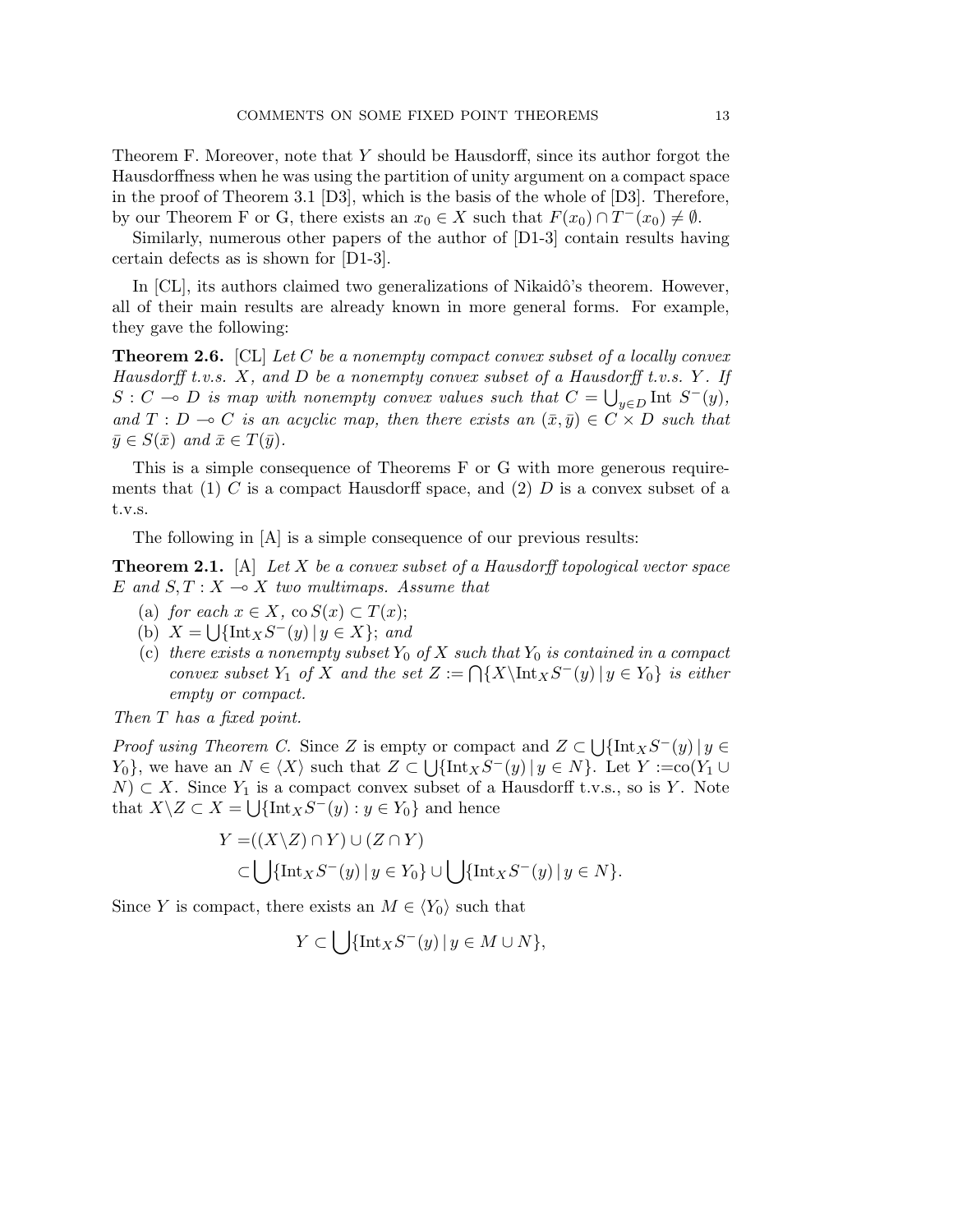where  $M \subset Y_0 \subset Y_1 \subset Y$  and  $N \subset Y$ .

Let  $A: Y \multimap Y$  be defined by  $A(x) := (\cos(x)) \cap Y$  for  $x \in Y$ . Let  $M \cup N :=$  $\{z_1, z_2, \dots, z_n\} \subset Y$  and  $G_i := {\rm Int}_Y S^{-}(z_i) = {\rm Int}_X S^{-}(z_i) \cap Y$  for each  $i, 1 \le i \le n$ . Therefore, by Theorem C, A has a fixed point  $x_0 \in Y$ . Hence  $x_0 \in A(x_0) \subset Y$  $\cos(x_0) \subset T(x_0)$ . This completes our proof.

# Proof using Theorems C and E.

Case I. Suppose  $Z = \emptyset$ . Then  $X = X \setminus Z =$ S  $\{\text{Int}_X S^{-}(y) | y \in Y_0\}$  and, since  $Y_1$ is compact, we have  $\mathbf{r}$ 

$$
Y_1 \subset \bigcup \{ \text{Int}_X S^-(y) \, | \, y \in N \}
$$

for some  $N = \{z_1, z_2, \dots, z_n\} \subset Y_0$ . Let  $A: Y_1 \to Y_1$  be defined by

$$
A(x) := (\cos(x)) \cap Y_1 \text{ for } x \in Y_1
$$

and let  $G_i := \text{Int}_Y S^-(z_i)$  for  $1 \le i \le n$ . Then  $A(x)$  is convex for each  $x \in Y_1$  and  $Y_1 \cup Y_2 \cup \dots \cup Y_n$  and  $Y_n \cup Y_n$  is convex for the set of  $X \subset Y_1$  that is  $Y_1 = \bigcup_{i=1}^n G_i$ . Hence, by Theorem C, A has a fixed point  $x_0 \in Y_1 \subset X$ ; that is,  $x_0 \in A(x_0) \subset \cos(x_0) \subset T(x_0).$ S

Case II. Suppose  $Z \neq \emptyset$ . Since  $Z \subset X =$  $\{\text{Int}_X S^{-}(y) | y \in X\}$  and Z is compact, then there exists an  $N \in \langle X \rangle$  such that  $Z \subset \bigcup \{ \text{Int}_X S^-(y) \mid y \in N \}.$ Since E is Hausdorff and  $Y_1$  is a compact convex subset of E,  $L_N := \text{co}(Y_1 \cup N)$  is a compact convex subset of E. Since

$$
L_N \backslash Z \subset X \backslash Z = \bigcup \{ \text{Int}_X S^-(y) \, | \, y \in Y_0 \}
$$

and  $L_N \backslash Z$  is compact, we have

$$
L_N \backslash Z \subset \bigcup \{ \text{Int}_X S^-(y) \, | \, y \in M \}
$$

for some  $M \in \langle Y_0 \rangle$  and hence  $M \in \langle Y_1 \rangle \subset \langle L_N \rangle$ . Therefore, by Theorem E, the conclusion follows.

In [A], its author gave a two-page proof of Theorem 2.1 [A]. Moreover it was assumed that each  $S(x)$  is nonempty, which is redundant. Note also that other results in [A] are all simple consequences of Theorem 2.1 [A].

The following continuous selection theorem for multimaps with noncompact domain is given: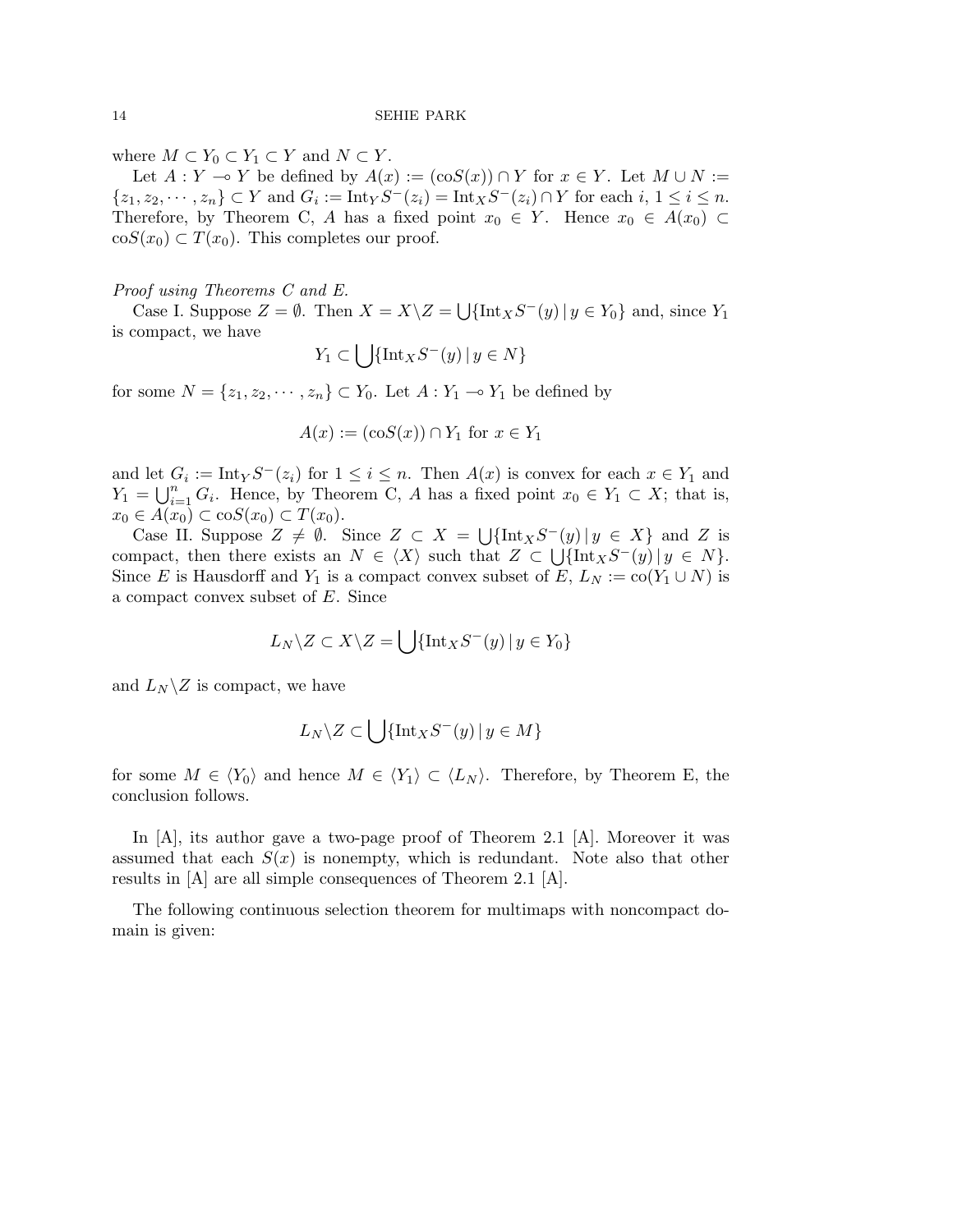**Theorem 1.** [YL] Let X be a paracompact topological space,  $(Y, D, \Gamma)$  be a Gconvex space, K a nonempty compact subset of X, and  $S : X \to D, T : X \to Y$  be two maps satisfying the following conditions:

- (i) for each  $x \in X$ ,  $M \in \langle S(x) \rangle$  implies  $\Gamma_M \subset T(x)$ ;
- (ii)  $X = \bigcup \{ \text{Int } S^-(y) \mid y \in D \};$  and
- (iii)  $X \backslash K \subset \bigcup \{\text{Int } S^-(y) \mid y \in M\}$  for some  $M \in \langle D \rangle$ .

Then there exist  $A \in \langle D \rangle$ , with  $|A| = n+1$  for some  $n \in N$  and continuous mappings  $g: \Delta_n \to \Gamma_A$ ,  $\phi: X \to \Delta_n$  such that  $f = g\phi$  is a continuous selection of T.

In [YL], all spaces are assumed to be Hausdorff. For each locally finite open cover of a normal space, there is a partition of unity subordinate to it. Therefore, the paracompactness in Theorem 1 [YL] can be replaced by the normality. In case X has an infinite open cover, a number of selection results were given in Park [P3].

The above theorem can be improved, in view of [P3, Lemma 1], as follwos:

**Theorem J.** Let X be a normal space,  $(Y, D; \Gamma)$  a G-convex space, and  $S: X \to D$ a map such that  $X = \bigcup \{ \text{Int } S^-(y) : y \in A \}$  for some  $A \in \langle D \rangle$ . Then there exists a continuous map  $s: X \to \Gamma_A$  such that  $s(x) \in \Gamma(A \cap S(x))$  for all  $x \in X$ . In fact, if  $|A| = n + 1$ , then  $s = \phi_A \circ p$ , where  $\phi_A : \Delta_n \to \Gamma_A$  and  $p : X \to \Delta_n$  are continuous functions.

The following particular form appears in [DP]:

**Lemma 2.1.** [DP] Let X be a normal space,  $(Y, \Gamma)$  be a G-convex space and G:  $X \to 2^Y$  be a set-valued mapping such that

- (i) G has a nonempty G-convex values,
- (ii)  $X = \bigcup_{y \in Y} int G^{-1}(y),$
- (iii) there exists a nonempty compact subset K of X and a finite subset M of Y such that  $X \backslash K \subset \bigcup_{y \in M} int G^{-1}(y)$ .

Then there exists a continuous selection  $f : X \to Y$  of G such that  $f = \phi \circ \psi$  where  $\phi : \Delta_n \to Y$  and  $\psi : X \to \Delta_n$  are both continuous and n is some positive integer.

From the above lemma, its authors could deduce the following:

**Lemma 2.2.** [DP] Let  $(X, \Gamma)$  be a normal G-convex space and  $G: X \to 2^X$  be a set-valued mapping such that

- (i) for each  $x \in X$ ,  $G(x)$  is nonempty G-convex,
- (ii)  $X = \bigcup_{y \in Y} int G^{-1}(y),$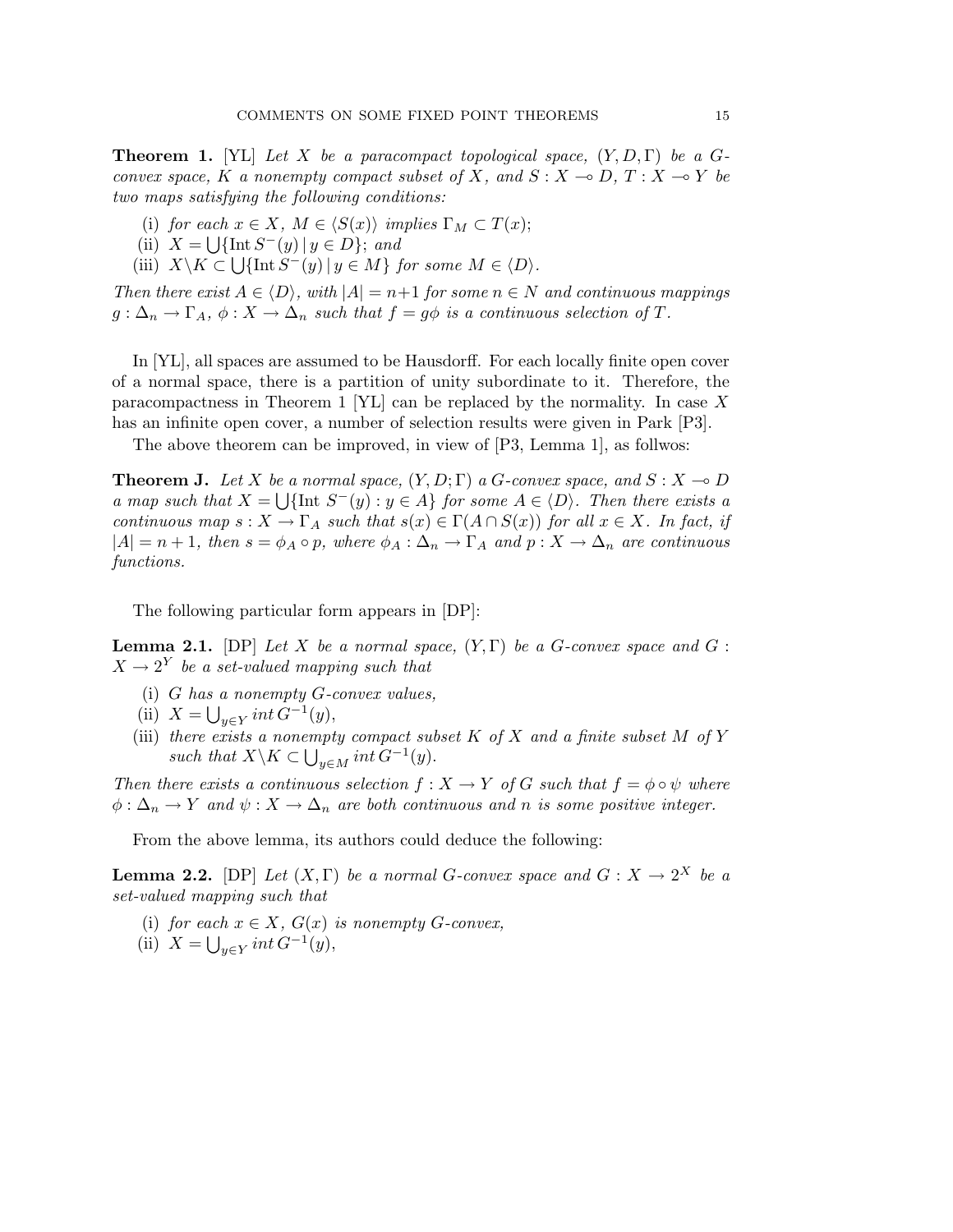(iii) there exists a nonempty compact subset K of X and a finite subset M of X such that  $\mathbf{r}$ 

$$
X \backslash K \subset \bigcup_{y \in M} int \, G^{-1}(y).
$$

Then G has a fixed point in X.

Note that Lemma 2.2 [DP] is a simple consequence of our Theorems B - E and that normality is redundant.

Similarly, all of other results in [DP] are simple consequences of known results and have defects contrary to its authors' claim. This remark might work for results in several other papers of the authors of [DP] on collectively fixed points and other topics.

#### **REFERENCES**

- [A] Q. H. Ansari, Fixed point theorems for non-convex valued multifunctions, Southeast Asian Bull. Math. 26 (2002), 15–20.
- [B] M. Ballaj, Admissible maps, intersection results, coincidence theorems, Comment. Math. Univ. Carolinae 42 (2001), 753–762.
- [CTT] M. S. R. Chowdhury, E. Tarafdar, and K. K. Tan, Minimax inequalities on G-convex spaces with applications to generalized games, Nonlinear Anal. 43 (2001), 253-275.
- [CL] L. -J. Chu and C. -Y. Lin, New versions on Nikaidoˆ's coincidence theorem, Discuss. Math. Diff. Incls., Control and Optim. 22 (2002), 79–95.
- [D1] X. P. Ding, Generalized G-KKM theorems in generalized convex spaces and their applications, J. Math. Anal. Appl. 266 (2002), 21–37.
- [D2] X. P. Ding, Existence of solutions for nonlinear inequalities in G-convex spaces, Appl. Math. Lett. 15 (2002), 735–741.
- [D3] X. P. Ding, Maximal element principles on generalized convex spaces and their applications, SIMAA 4 (2002), 149–174.
- [DP] X. P. Ding and J. Y. Park, Existence theorems of solutions for generalized quasi-variational inequalities in non-compact G-convex spaces, Fixed Point Theory and Applications (Y.J. Cho et al., ed.), Vol.3, 53–62, Nova Sci. Publ., Huntington, N.Y., 2002.
- [KR] E. M. Kalmoun and H. Riahi, Topological KKM theorems and generalized vector equilibria on G-convex spaces with applications, Proc. Amer. Math. Soc. 129 (2001), 1335–1348.
- [L] L.-J. Lin, Applications of a fixed point theorem in G-convex space, Nonlinear Anal. 46 (2001), 601-608.
- [LY] L.-J. Lin and Z.-T. Yu, Fixed-point theorems and equilibrium problems, Nonlinear Anal. 43 (2001), 987-999.
- [P1] Sehie Park, Foundations of the KKM theory via coincidences of composites of upper semicontinuous maps, J. Korean Math. Soc. 31 (1994), 493–519.
- [P2] Sehie Park, Ninety years of the Brouwer fixed point theorem, Vietnam J. of Math. 27 (1999), 193–232.
- [P3] Sehie Park, Continuous selection theorems in generalized convex spaces, Numer. Funct. Anal. Optimiz. 20 (1999), 567–583.